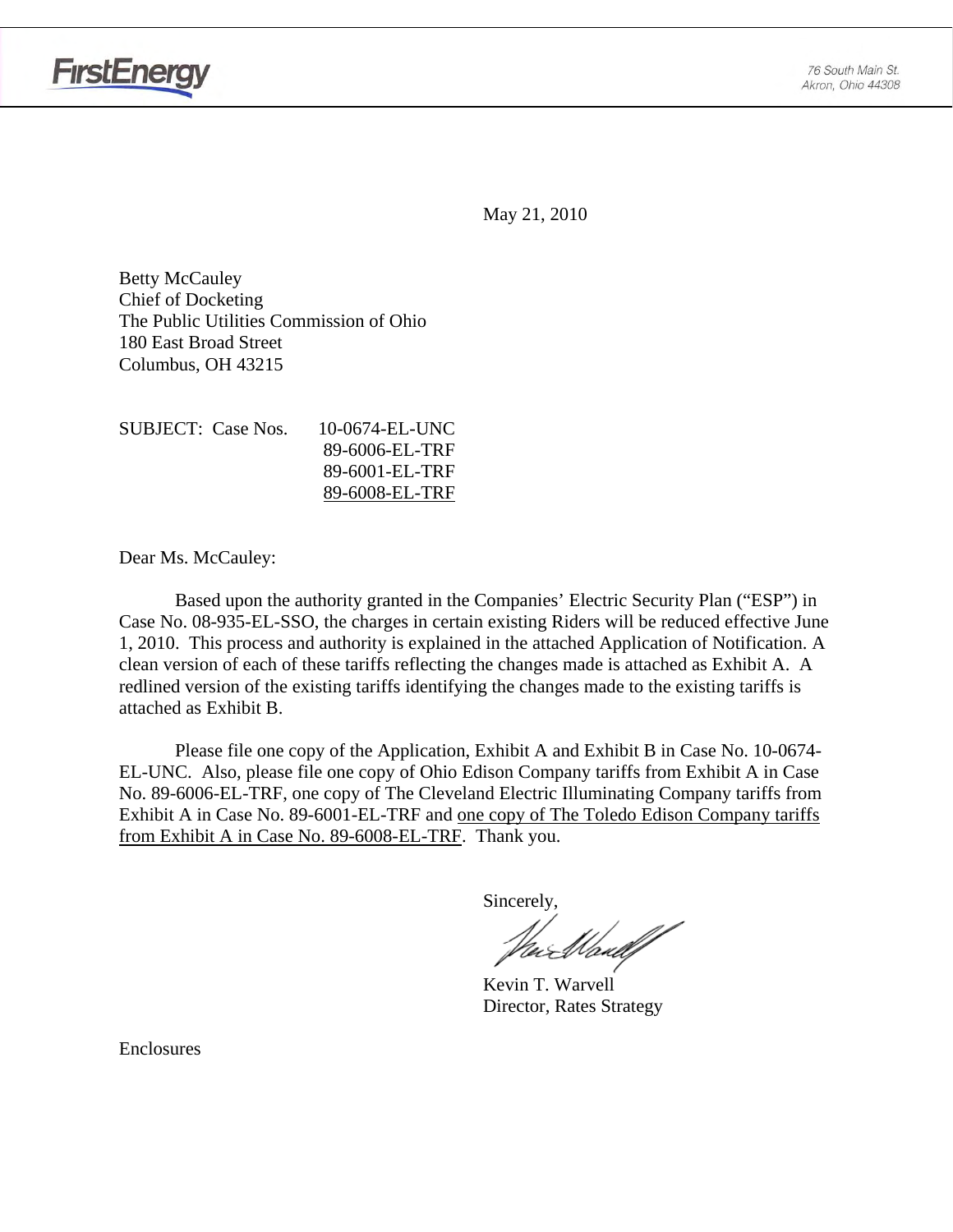## **TABLE OF CONTENTS**

The following rates, rules and regulations for electric service are applicable throughout the Company's service territory except as noted.

|                                                      | <b>Sheet</b>   | <b>Effective</b><br><b>Date</b> |
|------------------------------------------------------|----------------|---------------------------------|
| <b>TABLE OF CONTENTS</b>                             | 1              | 06-01-10                        |
| <b>DEFINITION OF TERRITORY</b>                       | 3              | $01 - 23 - 09$                  |
| <b>ELECTRIC SERVICE REGULATIONS</b>                  | $\overline{4}$ | 12-04-09                        |
| <b>ELECTRIC SERVICE SCHEDULES</b>                    |                |                                 |
| Residential Service (Rate "RS")                      | 10             | 01-23-09                        |
| General Service - Secondary (Rate "GS")              | 20             | 01-23-09                        |
| General Service - Primary (Rate "GP")                | 21             | 01-23-09                        |
| General Service - Subtransmission (Rate "GSU")       | 22             | 01-23-09                        |
| General Service - Transmission (Rate "GT")           | 23             | 01-23-09                        |
| <b>Street Lighting Provisions</b>                    | 30             | $01 - 23 - 09$                  |
| Street Lighting (Rate "STL")                         | 31             | 06-01-09                        |
| Traffic Lighting (Rate "TRF")                        | 32             | 01-23-09                        |
| Private Outdoor Lighting (Rate "POL")                | 33             | 06-01-09                        |
| <b>MISCELLANEOUS CHARGES</b>                         | 75             | $01 - 23 - 09$                  |
| <b>OTHER SERVICE</b>                                 |                |                                 |
| <b>Partial Service</b>                               | 52             | $01 - 01 - 06$                  |
| Residential Renewable Energy Credit Purchase Program | 60             | 10-01-09                        |
| <b>Cogeneration and Small Power Producer</b>         | 70             | $01 - 01 - 03$                  |
| <b>Interconnection Tariff</b>                        | 76             | $01 - 01 - 09$                  |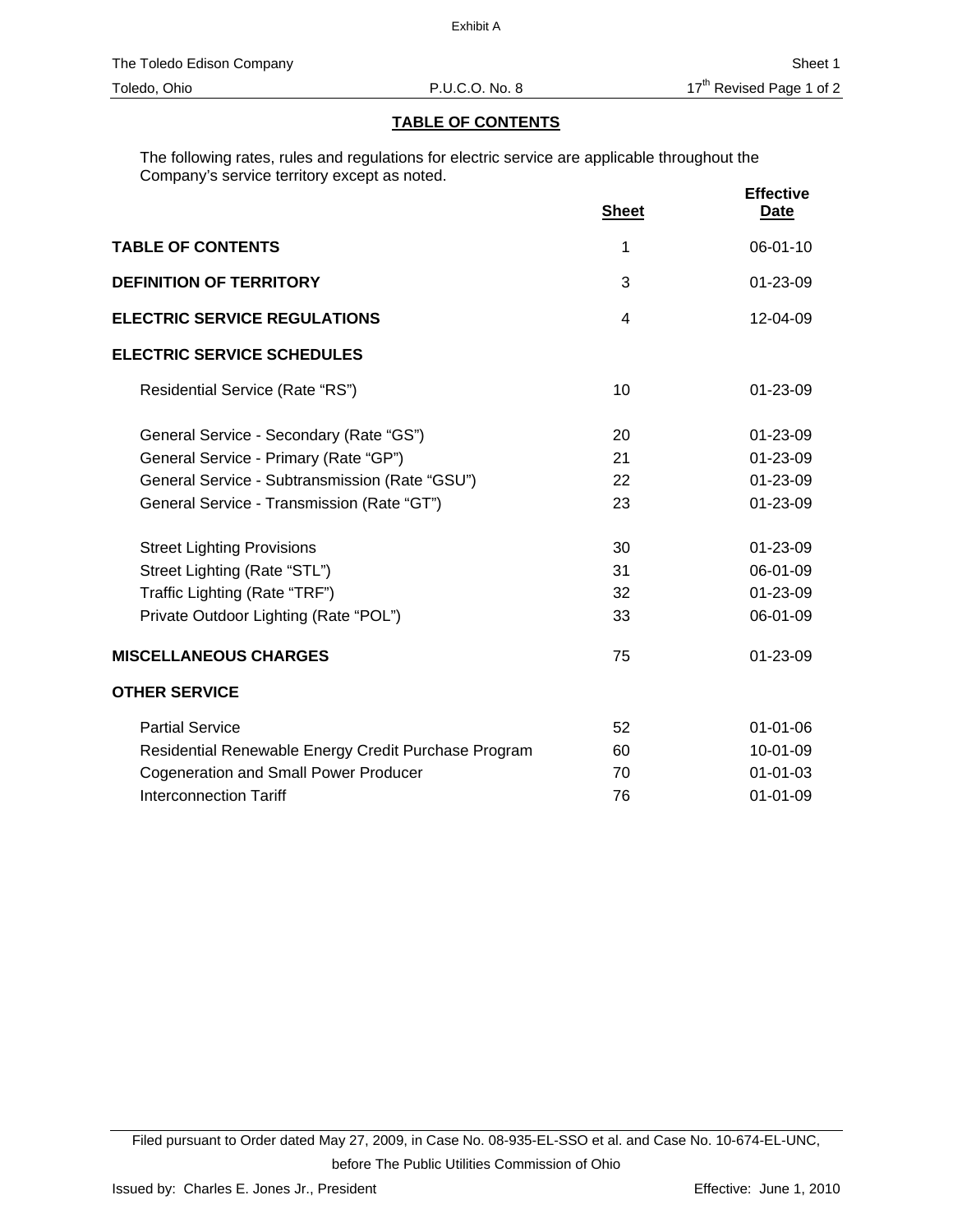# **TABLE OF CONTENTS**

| <b>RIDERS</b>                                          | <b>Sheet</b> | <b>Effective</b><br>Date |
|--------------------------------------------------------|--------------|--------------------------|
| Summary                                                | 80           | $03-17-10$               |
| <b>Residential Distribution Credit</b>                 | 81           | $05 - 21 - 10$           |
| <b>Transmission and Ancillary Services</b>             | 83           | $01 - 01 - 10$           |
| <b>Alternative Energy Resource</b>                     | 84           | $04 - 01 - 10$           |
| <b>School Distribution Credit</b>                      | 85           | 06-01-09                 |
| <b>Business Distribution Credit</b>                    | 86           | 01-23-09                 |
| <b>Hospital Net Energy Metering</b>                    | 87           | 10-27-09                 |
| Economic Development (4a)                              | 88           | 01-23-09                 |
| <b>Universal Service</b>                               | 90           | 12-21-09                 |
| <b>Temporary Energy Efficiency</b>                     | 91           | $01 - 01 - 06$           |
| State kWh Tax                                          | 92           | 01-23-09                 |
| Net Energy Metering                                    | 93           | 10-27-09                 |
| Delta Revenue Recovery                                 | 96           | 04-01-10                 |
| Demand Side Management                                 | 97           | $01 - 01 - 10$           |
| Reasonable Arrangement                                 | 98           | 06-01-09                 |
| <b>Distribution Uncollectible</b>                      | 99           | 04-01-10                 |
| <b>Deferred Transmission Cost Recovery</b>             | 100          | 04-01-09                 |
| Economic Load Response Program                         | 101          | 06-01-09                 |
| Optional Load Response Program                         | 102          | 06-01-09                 |
| <b>Generation Cost Reconciliation</b>                  | 103          | $04 - 01 - 10$           |
| <b>Green Resource</b>                                  | 104          | 06-01-09                 |
| Fuel                                                   | 105          | 12-14-09                 |
| Advanced Metering Infrastructure / Modern Grid         | 106          | 01-23-09                 |
| Line Extension Cost Recovery                           | 107          | 06-01-09                 |
| <b>Delivery Service Improvement</b>                    | 108          | 04-01-09                 |
| <b>PIPP Uncollectible</b>                              | 109          | $04 - 01 - 10$           |
| Non-Distribution Uncollectible                         | 110          | 04-01-10                 |
| <b>Experimental Real Time Pricing</b>                  | 111          | 06-01-10                 |
| <b>Experimental Critical Peak Pricing</b>              | 113          | 06-01-10                 |
| <b>Generation Service</b>                              | 114          | 06-01-10                 |
| Demand Side Management and Energy Efficiency           | 115          | $01 - 01 - 10$           |
| <b>Economic Development</b>                            | 116          | 04-01-10                 |
| <b>Deferred Generation Cost Recovery</b>               | 117          | 06-01-09                 |
| Deferred Fuel Cost Recovery                            | 118          | $01 - 01 - 11$           |
| <b>Residential Deferred Distribution Cost Recovery</b> | 120          | 09-01-09                 |
| Non-Residential Deferred Distribution Cost Recovery    | 121          | 09-01-09                 |
| <b>Residential Generation Credit</b>                   | 123          | 05-21-10                 |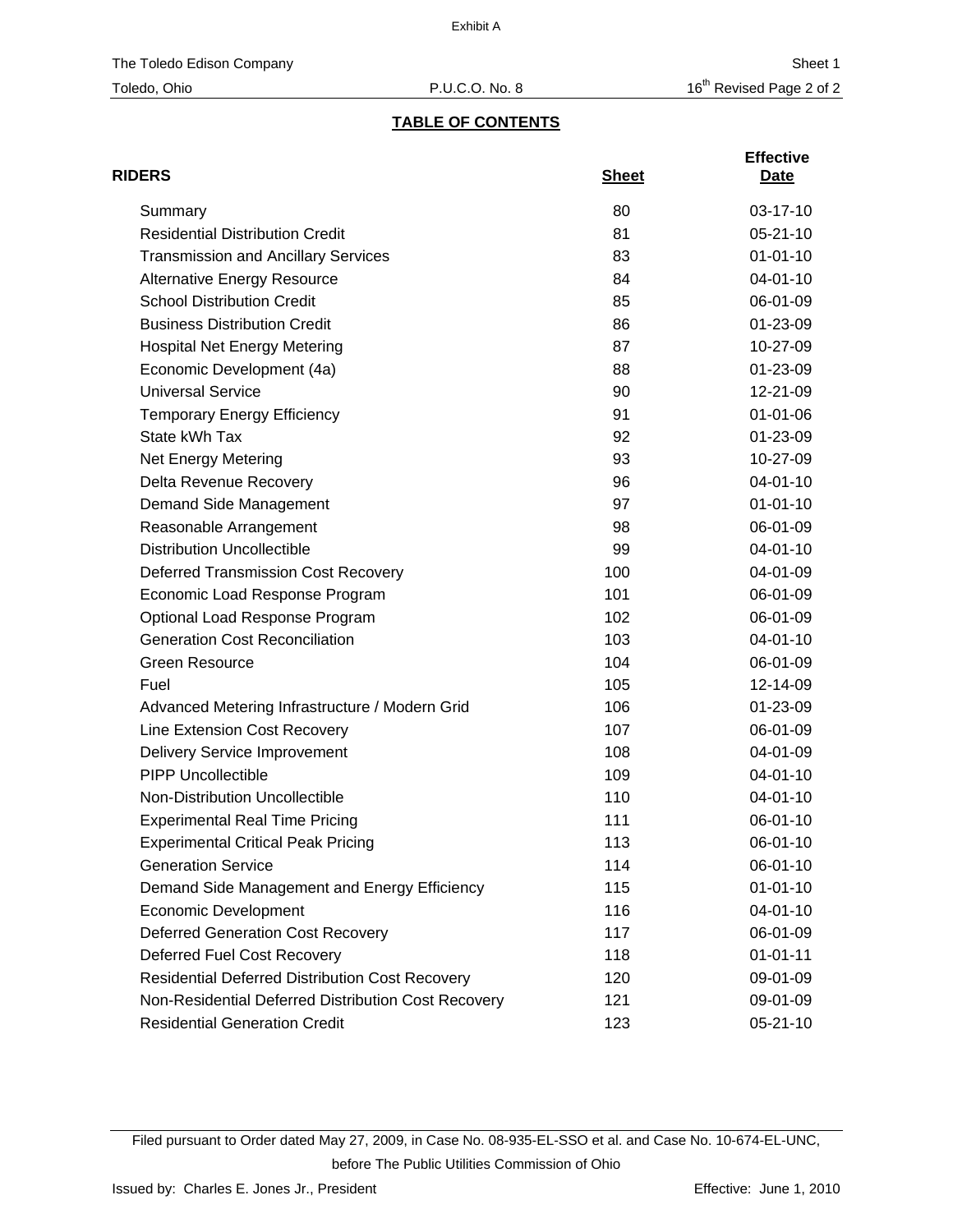## **RIDER RTP Experimental Real Time Pricing Rider**

# **RTP Energy Charge:**

The RTP Energy Charge (RTPEC) is equal to the customers hourly energy usage applied to the hourly energy price quotes made publicly available by Midwest ISO, as defined in the LMP $<sub>t</sub>$  definition</sub> below.

The RTPEC is calculated as follows:

 $\textsf{RTPEC} = \sum\limits_{t=1}^n \left( \textsf{kWh}_t \times \textsf{LMP}_t \right)$ 

Where:

| $kWh_t$ |     | Customer's kilowatt-hour usage in hour t                                                                                                                                                                                                                                                                                                                                                                                |
|---------|-----|-------------------------------------------------------------------------------------------------------------------------------------------------------------------------------------------------------------------------------------------------------------------------------------------------------------------------------------------------------------------------------------------------------------------------|
| t       | $=$ | An hour in the billing period                                                                                                                                                                                                                                                                                                                                                                                           |
| n       | $=$ | Total number of hours in the billing period                                                                                                                                                                                                                                                                                                                                                                             |
| LMP.    | $=$ | the "Day-Ahead" Locational Marginal Price, or "LMP" in hour t as defined and<br>specified by the Midwest ISO at the Commercial Pricing Node labeled "FESR",<br>as this node may be changed or superseded from time to time by the Midwest<br>ISO. In the event there is an error in the LMP reported by the Midwest ISO, the<br>Company shall apply such prices as corrected by the Midwest ISO in monthly<br>billings. |

The Company shall not be responsible for failure of the customer to receive and act upon market based quotes. The customer is responsible for its access to the Internet for access to Midwest ISO pricing.

# **RTP Fixed Charges:**

The following RTP Fixed Charges will apply, by rate schedule, for all kWhs per kWh:

|     | Summer     | Winter     |
|-----|------------|------------|
| GS  | $3.3288$ ¢ | 2.8527c    |
| GP  | 3.0678¢    | 2.6291¢    |
| GSU | 2.8693¢    | $2.4589$ ¢ |
| GT  | 2.8588¢    | 2.44996    |
|     |            |            |

For billing purposes, the winter rates shall be applicable beginning with service rendered September 1 through service rendered for May 31. The summer rates shall apply in all other billing periods.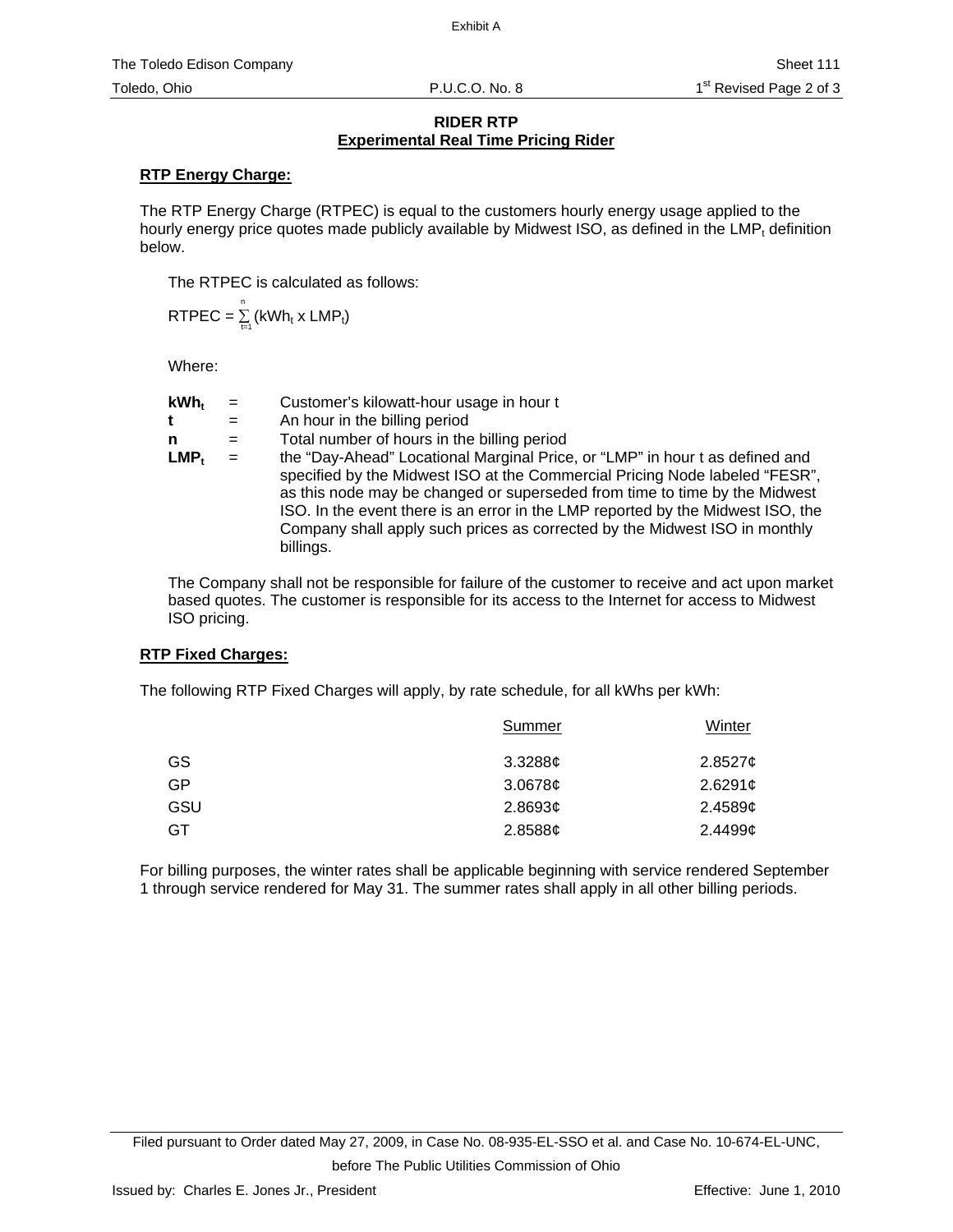# **RIDER CPP Experimental Critical Peak Pricing Rider**

# **AVAILABILITY:**

This Rider is not available to customers during the period the customer takes electric generation service from a certified supplier. This Rider is not available to customers during the period the customer is taking service under Rider ELR, Rider OLR or Rider RTP.

The Experimental Critical Peak Pricing Rider (CPP) shall be applied in lieu of the Generation Service Rider (GEN) to customers participating in this voluntary experimental program.

The CPP Charge shall reflect time-of-day pricing, for all kWh per kWh, for both Summer and Winter seasons, as shown below:

# **RATE:**

In addition to any other charges under all other rate schedules applicable to customer's service, exclusive of Rider GEN, customers taking service under this Rider shall also pay the charges set forth below:

#### **Charges:**

Program Administrative Charge:  $$37.50$  per month

| <b>CPP Pricing:</b> |                       | Summer           |          |                | Winter           |                       |
|---------------------|-----------------------|------------------|----------|----------------|------------------|-----------------------|
|                     | Midday<br><b>Peak</b> | Shoulder<br>Peak | Off-Peak | Midday<br>Peak | Shoulder<br>Peak | Off-Peak              |
| GS                  | 8.2145c               | 8.2145c          | 4.9700¢  | 7.5336¢        | 8.6170c          | 4.6238 $\mathfrak{c}$ |
| GP                  | 7.9294¢               | 7.9294¢          | 4.7975¢  | 7.2722c        | 8.3180c          | 4.4634c               |
| GSU                 | 7.7065¢               | 7.7065¢          | 4.6627c  | 7.0677¢        | 8.0840c          | 4.3378 $\phi$         |
| GT                  | 7.6987¢               | 7.6987¢          | 4.6580c  | 7.0606¢        | 8.0760¢          | 4.3335c               |

Midday-peak time shall be noon to 6 p.m. EST, Monday through Friday, excluding holidays.

Shoulder-peak time shall be 6:00 a.m. to noon and 6 p.m. to 10 p.m. EST, Monday through Friday, excluding holidays.

Holidays are defined as New Year's Day, Memorial Day, Independence Day, Labor Day, Thanksgiving Day, and Christmas Day. Off-Peak shall be all other hours.

For billing purposes, the winter rates shall be applicable beginning with service rendered September 1 through service rendered for May 31. The summer rates shall apply in all other billing periods.

\* With day-ahead notification by the Company, the applicable Midday-Peak CPP Charge shall change to 38.9374¢ per kWh for up to 10 days for a period of 6 hours each day, noon to 6 p.m. EST, during the summer as determined by the Company ("Critical Peak Pricing Hours").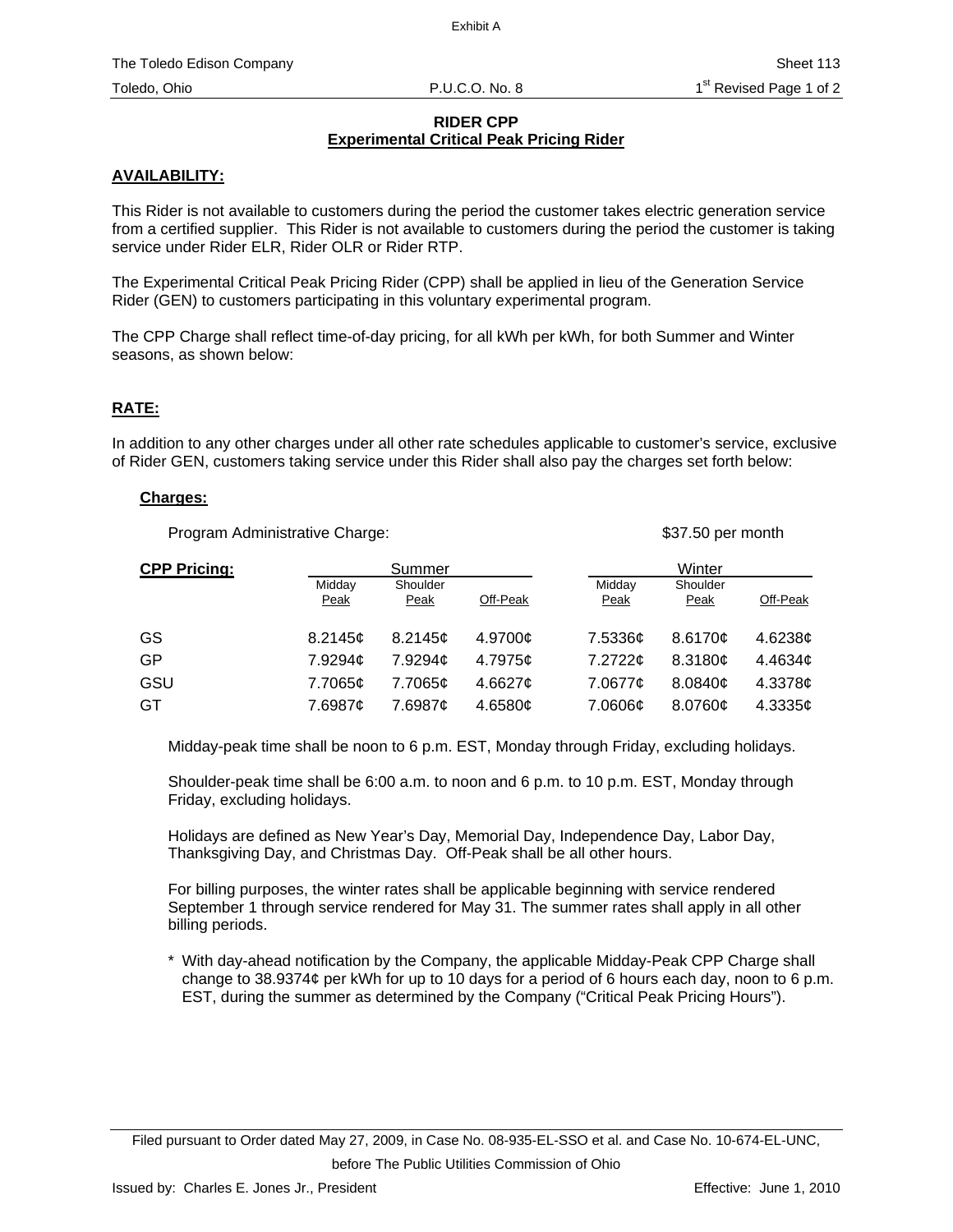## **RIDER GEN Generation Service Rider**

# **APPLICABILITY:**

For customers taking the Standard Service Offer electric generation service ("SSO Generation Service") from the Company, the following Standard Service Offer Generation Charges (SSOGC) by rate schedule, will apply, effective for service rendered beginning June 1, 2010, for all kWhs per kWh, unless otherwise noted:

| <u>RATE:</u>             | Summer              | <b>Winter</b>       |
|--------------------------|---------------------|---------------------|
| <b>RS</b>                |                     |                     |
| First 500 kWhs, per kWh  | 6.8576c             | 6.2840c             |
| All excess kWhs, per kWh | 7.8576¢             | 6.2840 $\sigma$     |
| GS                       | 7.3326¢             | 6.2840 $\phi$       |
| GP                       | 7.0781¢             | 6.0660¢             |
| GSU                      | 6.8791 <sub>¢</sub> | 5.8954 <sub>c</sub> |
| GT                       | 6.8722c             | $5.8895$ ¢          |
| <b>STL</b>               | 7.3326¢             | 6.2840 $\phi$       |
| <b>TRF</b>               | 7.3326¢             | 6.2840 $\sigma$     |
| <b>POL</b>               | 7.3326¢             | 6.2840c             |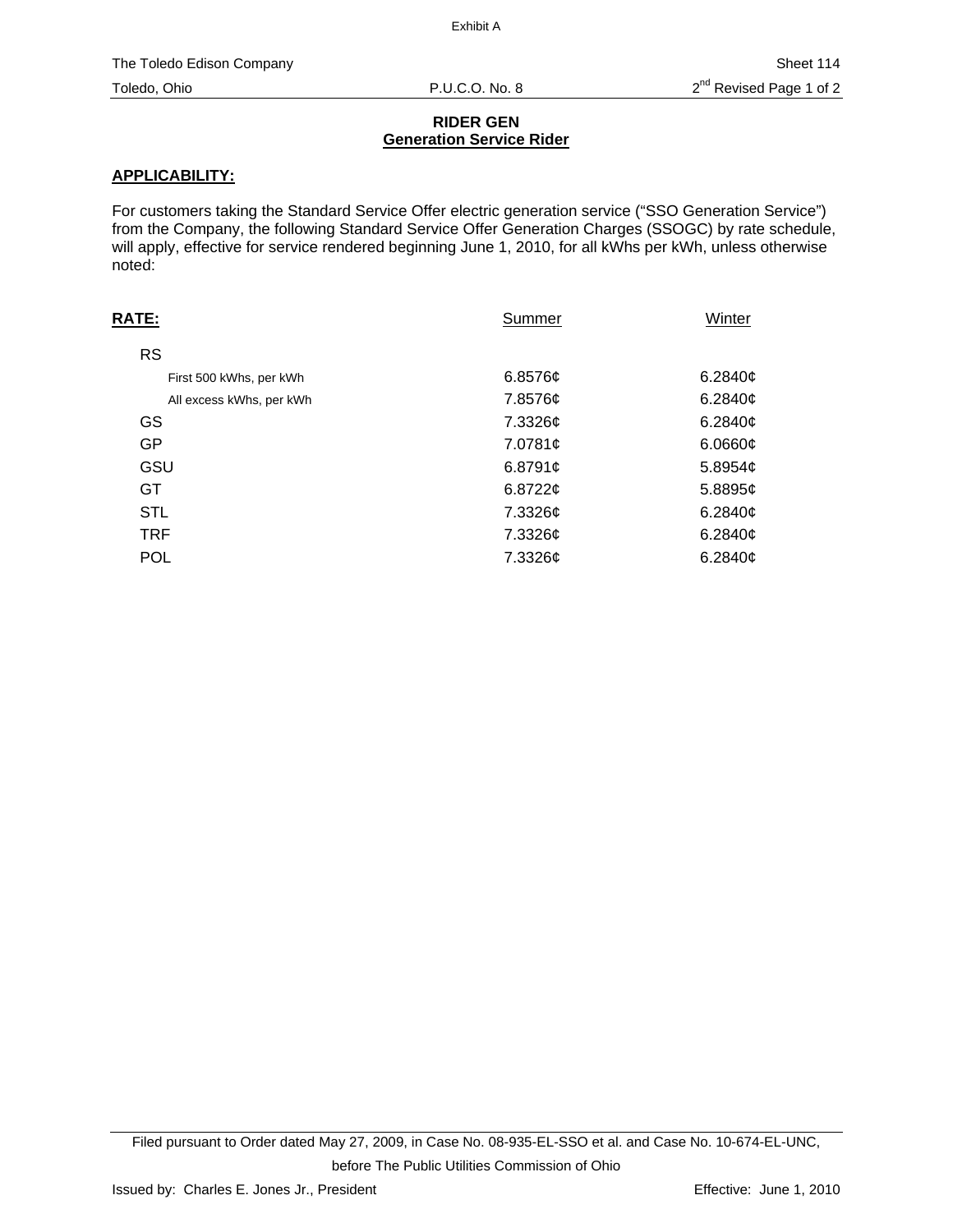## **RIDER GEN Generation Service Rider**

# **TIME-OF-DAY OPTION:**

For customers with the appropriate qualifying time-of-day metering and who elect to be served under the Time-Of-Day Option, the charge by rate schedule will be as shown below, for all kWhs, per kWh:

|     |                | Summer           |          |                | Winter           |                 |
|-----|----------------|------------------|----------|----------------|------------------|-----------------|
|     | Midday<br>Peak | Shoulder<br>Peak | Off-Peak | Midday<br>Peak | Shoulder<br>Peak | Off-Peak        |
| GS  | 12.9411c       | 8.2145c          | 4.9700¢  | 7.5336¢        | 8.6170c          | 4.6238c         |
| GP  | 12.4920¢       | 7.9294¢          | 4.7975¢  | 7.2722c        | 8.3180c          | 4.4634 $\sigma$ |
| GSU | 12.1407c       | 7.7065¢          | 4.6627c  | 7.0677¢        | 8.0840c          | 4.3378c         |
| GT  | 12.1285c       | 7.6987¢          | 4.6580c  | 7.0606¢        | 8.0760¢          | 4.3335¢         |

Midday-peak time shall be noon to 6 p.m. EST, Monday through Friday, excluding holidays.

Shoulder-peak time shall be 6:00 a.m. to noon and 6 p.m. to 10 p.m. EST, Monday through Friday, excluding holidays.

Holidays are defined as New Year's Day, Memorial Day, Independence Day, Labor Day, Thanksgiving Day, and Christmas Day. Off-Peak shall be all other hours.

A customer may terminate its participation in this time-of-day option at any time effective with the next scheduled meter reading. A qualifying customer may return to the time-of-day option at any time after a hiatus from the time-of-day option of at least one (1) year.

# **METERING:**

The customer must arrange for time-of-day metering consistent with the Company's Miscellaneous Charges, Tariff Sheet 75.